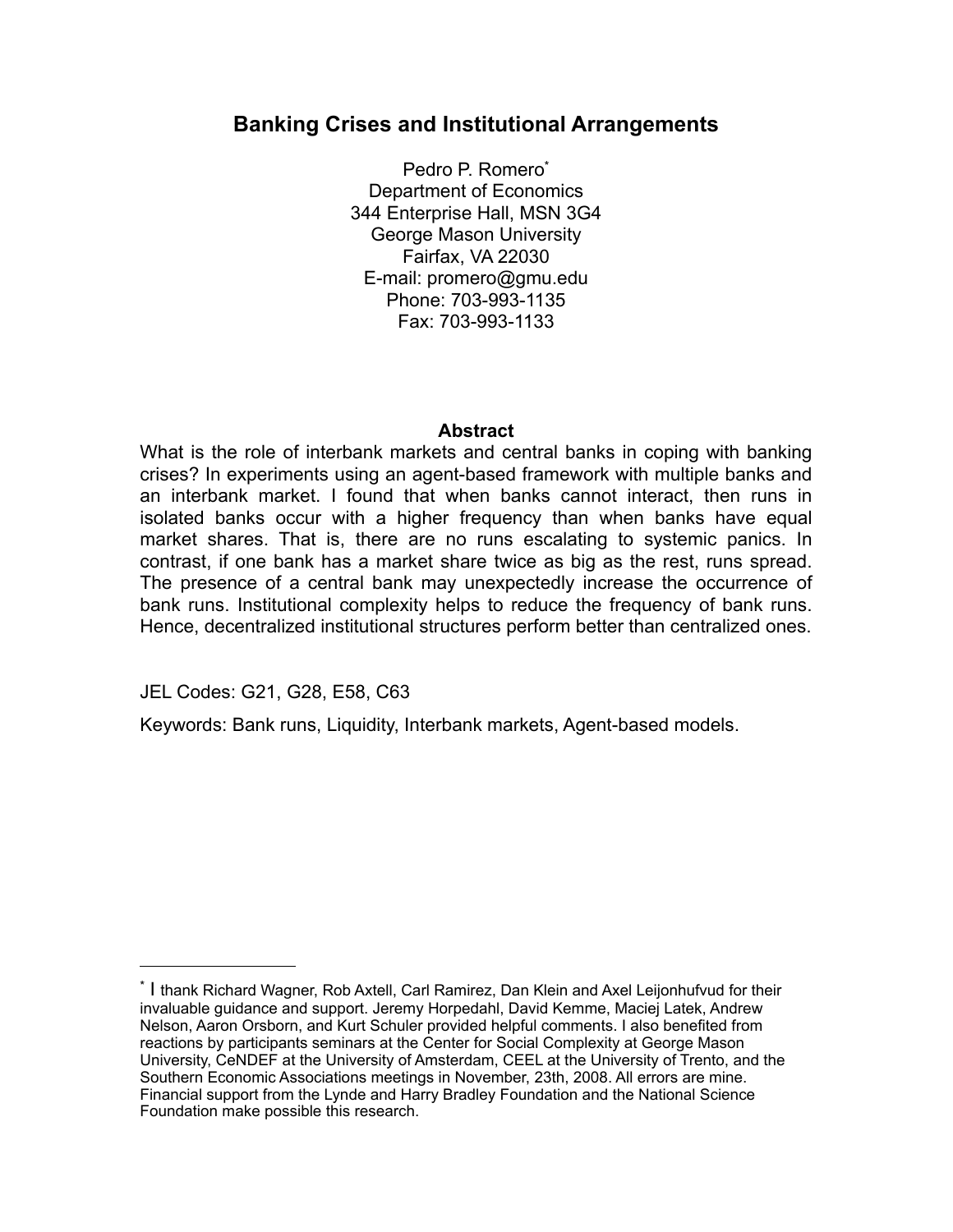### **1. Introduction**

When do banks emerge? Whenever *credit and monetary* transactions within firms dominate transactions within markets (Coase 1937). In other words, whenever it is cheaper to develop contracts within an organization that engages in *credit and exchange*, instead of contracting individually on a very short-time basis. Banks bring advantages of specialization and economies of scale to credit, exchange, and transfer activities (de Roover 1974, Crouzet 2001). These characteristics are what distinguish them from other firms. The activities of credit and exchange have been evolved a great deal since the twelfth century when Genoese and Venetian bankers were inventing the financial instruments and techniques that are still in use today. Monetary and insurance services are a byproducts of this evolution.

Diamond and Rajan (2001) make the case that banks are special because they provide liquidity--not just to other entrepreneurs by financing their projects, but to the bank's own creditors or depositors. Banks create liquidity on both sides of the balance sheet at the cost of a run prone financial structure. This banking contract would serve to solve the commitment problem between the depositors and the banker; that is, providing to the latter with funds at a lower cost subject to the feasibility of a run. However, in a thorough review of the theoretical and empirical literature on financial intermediation, Gorton and Winton (2002) claim that the industrial organization of banking usually includes elements of instability,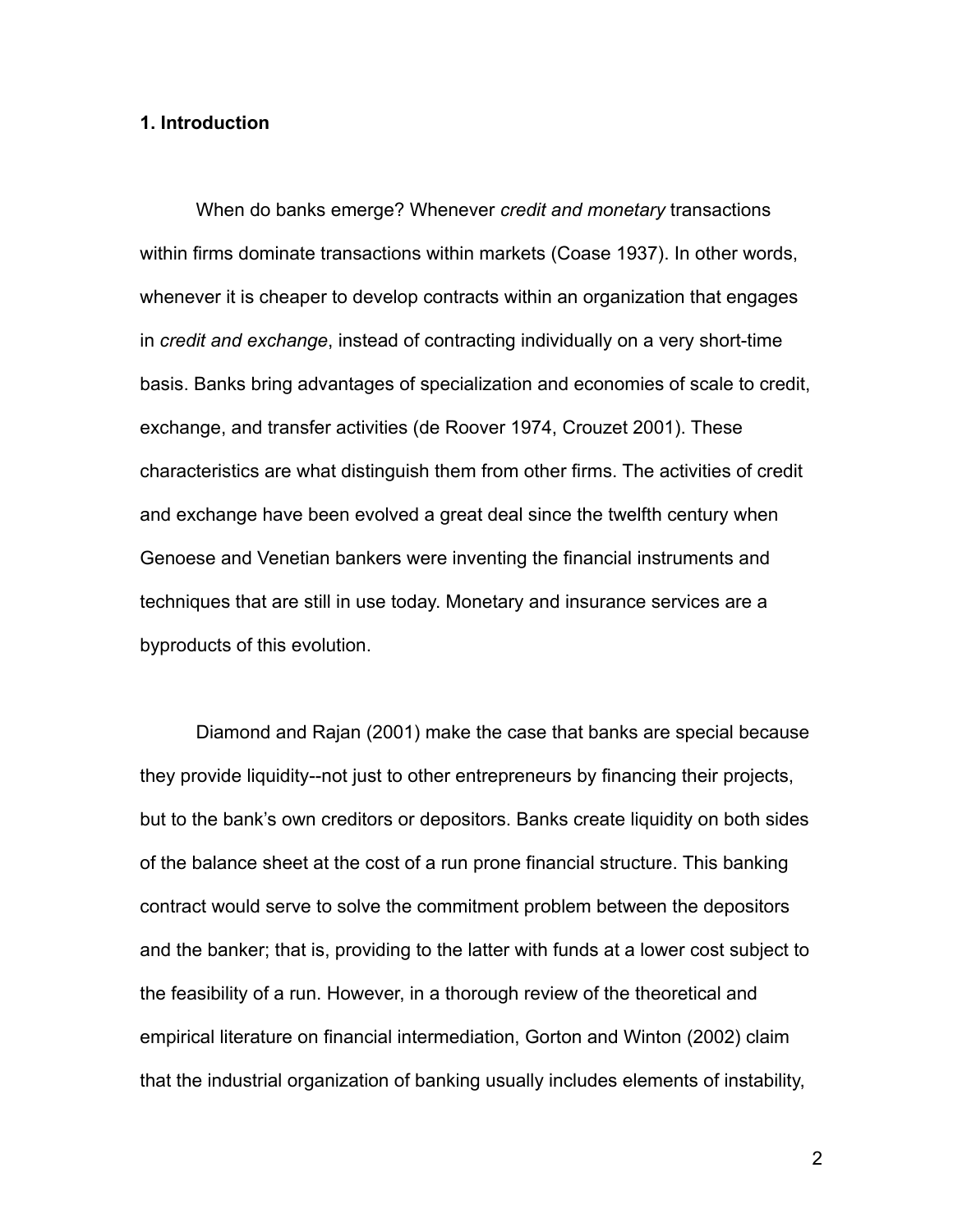but that banks per se do not<sup>2</sup>. The goal of this paper is to understand whether certain institutional arrangements are more prone to generate banking crises. Specifically, it focuses on the role of interbank markets and central banks in coping with banking crises.

In a study of historical experience with bank regulation in the United States and international comparisons, Calomiris (1993) observed, "The central lesson of these studies is that instability is associated with some historical examples of banking that had common characteristics; it is not an intrinsic problem of banking per se." p. 3 He concludes that instability arises from the organization of the banking industry, not the nature of the banking contract itself. Probably, the difference between Calomiris's empirical results and the results Diamond finds in several theoretical papers, (Diamond and Dybvig 1983, Diamond 1984, Diamond and Rajan 2001) is that Diamond reduces the actors in his models to a 'representative' bank or a 'continuum' of agents that behave as banks.

Here I present a model of a multibank system where banks and depositors are represented by discrete agents within an object-oriented computational framework (see Epstein and Axtell 1996, Weiss 2000), instead of by a representative agent or by a continuum of agents. First, I explore the effects due to *cooperative arrangements among banks* and due to banking panics. In the

<span id="page-2-0"></span><sup>&</sup>lt;sup>2</sup> The liquidity that a bank à la Diamond creates is inside money, not 'fiat money' that is usually considered to be outside money (Selgin and White 1996: 85-6, and Mises 1980: 278-338).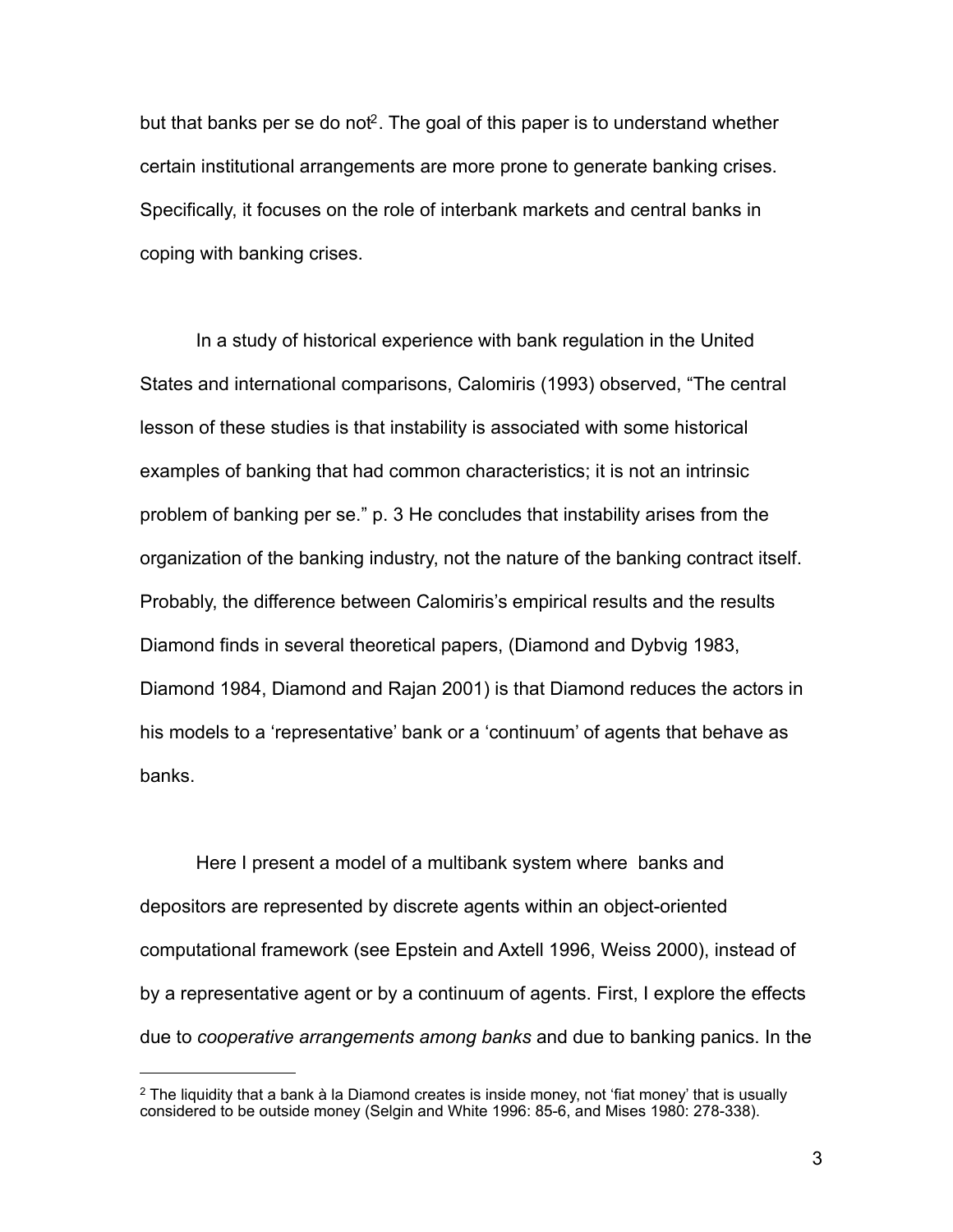model, competitive banks are not isolated; rather, they operate within webs of associations and cooperative relationships, as well as creating multi-branch structures. Since branch banking and cooperative associations such as clearinghouses accomplish much the same task regarding the maintenance of liquidity, my model work with an association from within an environment of otherwise independent banks. The rules of association generally map into risksharing insurance arrangements. This computational model should generate less insolvency in the presence of such clearinghouse arrangements<sup>[3](#page-3-0)</sup>.

A next extension is to include *central banking* in the model's environment*.*  How do things differ when a central bank exists? The central bank must be described by a different rule of operation than what pertained to clearinghouses<sup>[4](#page-3-1)</sup>. It is also necessary to pay attention to the central bank's budget constraint.

Laeven and Valencia (2008: 24-5) found that there were 124 systemic banking crises between 1970 and 2007 among 101 developed and developing countries. The fiscal costs of these crises were as high as 55.1% of GDP, but averaged 13.3%, while output losses ranged from nil to 98% of GDP. If the US savings and loans is excluded together with the 2007 onset of the recent crisis in UK and US, then there were 121 systemic banking crises in 99 countries.

<span id="page-3-0"></span> $3$  One feature of such arrangements was usually controls placed on individual bank portfolios as a condition for belonging to the association. Such controls relieved some of the moral hazard that would have otherwise resulted.

<span id="page-3-1"></span><sup>4</sup> Gorton and Mullineaux (1987) describe how private commercial-bank clearinghouses worked originally in New York.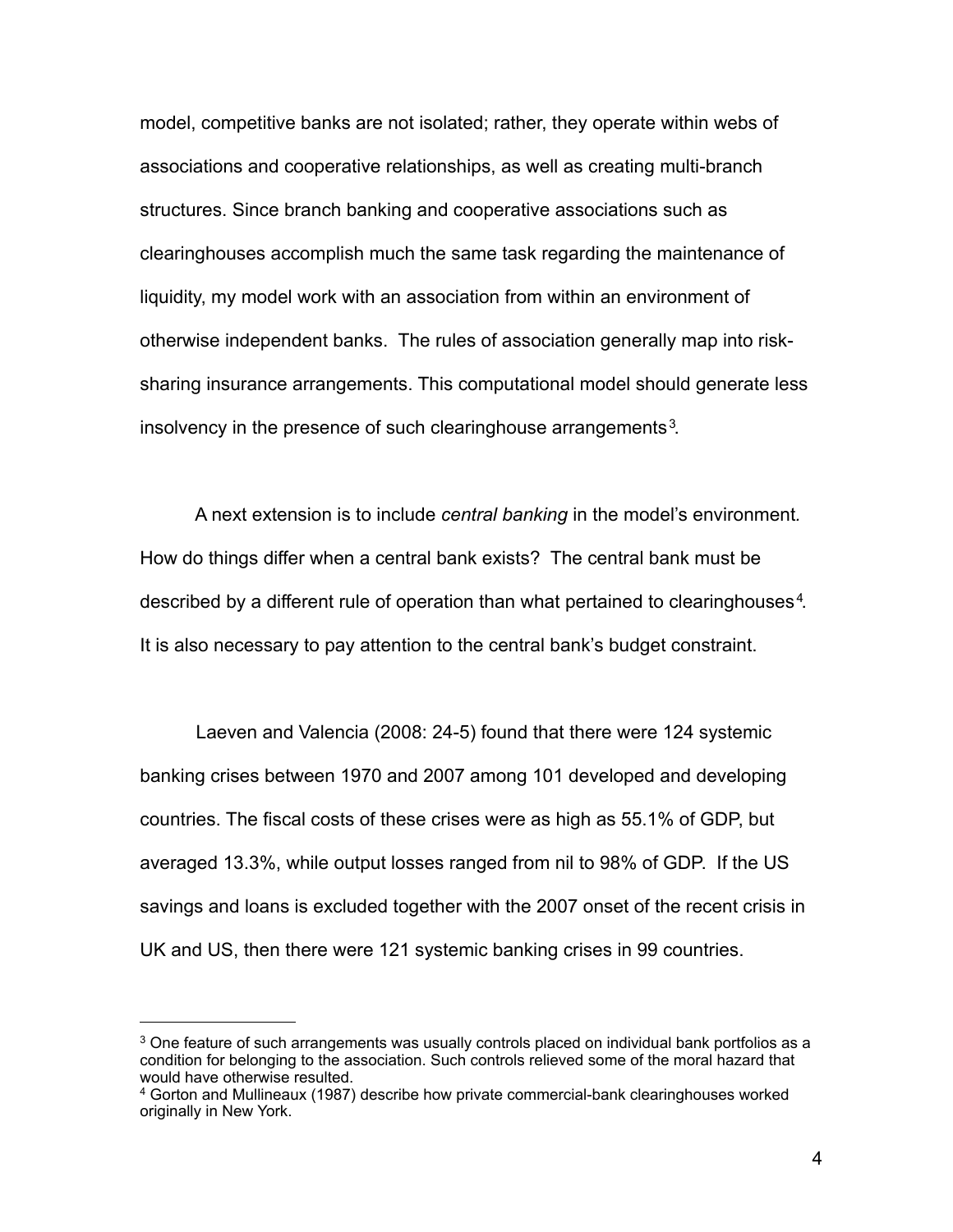Low volatility of inflation and output in most developed countries save Japan between 1984 and 2006 led economists to term the period as 'the Great Moderation' (Bernanke 2004). It seemed as if banking crises and deep recessions in advanced economies were things of the past. But financial instability has occurred even in times of low price volatility and booming output, not just in the US during the Great Depression but also in other countries and times—e.g. Korea and Japan in the late 1980s and 1990s. Borio (2006) presents a compelling case for prudential policies even during these tranquil times<sup>5</sup>.

In Romero (2009) I presented a one-bank model with multiple discrete agents as depositors. That model had three different versions but all of them were based on the canonical model of Diamond and Dybvig (1983). The most important of the three versions was the last one, which included *social networks* were included in the decision-making processes of depositors. Moving from the original banking contract à la Diamond and Dybvig to the version with depositor networks, the frequency of bank runs dropped from 42 percent to 17 percent, that is by 60 percent.

Here I will build on the modified banking contract used in the second and third versions in Romero (2009). In addition, I will introduce a multiple-bank

<span id="page-4-0"></span><sup>5</sup> It is not the first time that this has happened, though. Bronfenbrenner (1969) collects a series of papers from renowned economists where the title of the book reflects what was their view at that time after almost two decades of stability: *Is the Business Cycle Obsolete?* Although their answer was not an absolute negative, Bronfenbrenner (1969: vii) reported "that greater reliance by "politicians" on economic "technocrats," particularly on econometric macroeconomists, might soon render the cycle obsolete." A similar optimism was around in 1997 according to Fuhrer and Schuh (1998) just before the East Asian crisis.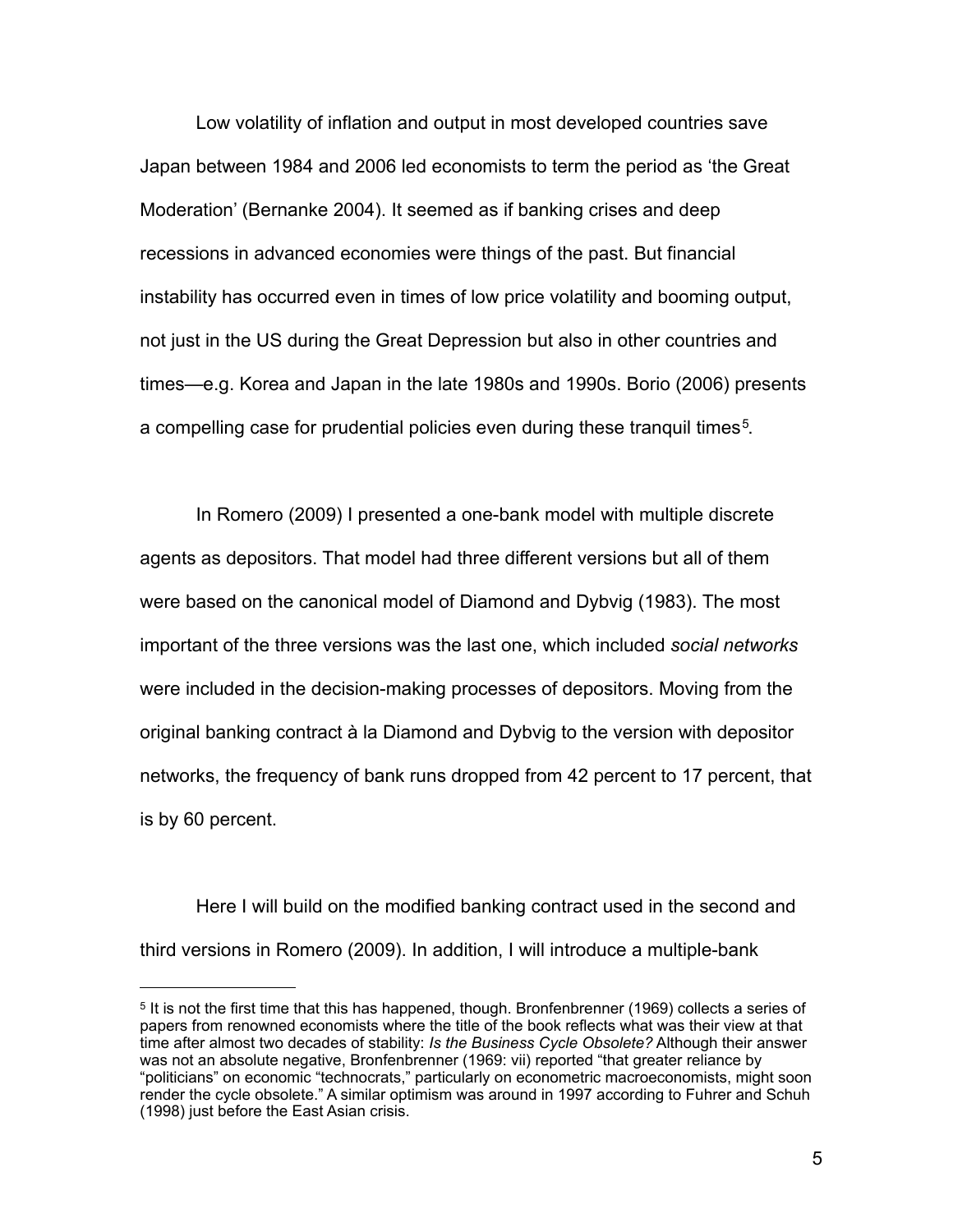setting, each bank having a distinctive clientele and constraints. Table I displays other models in the literature that deal with the specifics of an interbank market, a central bank, or financial contagion. Except for Temzelides (1997), all of those models make use of a continuum of agents. The model presented here adds to this literature a model wherein both banks and depositors are discrete and can have heterogeneous attributes and decision rules.

| טוטגישונו אווועמו ווועמו וועטאסוני ווי |                                          |                  |                   |  |  |
|----------------------------------------|------------------------------------------|------------------|-------------------|--|--|
| Interbank                              | Central                                  | Continuum (c)/   | Contagion         |  |  |
|                                        |                                          |                  |                   |  |  |
|                                        |                                          |                  | X                 |  |  |
| X.                                     |                                          | С                |                   |  |  |
|                                        |                                          |                  |                   |  |  |
|                                        |                                          | С                |                   |  |  |
| X                                      | X                                        | C                | X                 |  |  |
|                                        | X                                        | C                |                   |  |  |
|                                        | X                                        | C                |                   |  |  |
| X                                      |                                          | D                | X                 |  |  |
| Χ                                      | X                                        | D                | X                 |  |  |
|                                        | <b>Market</b><br>Allen and Gale (2000) X | <b>Bank</b><br>X | Discrete (d)<br>C |  |  |

Table I: Selected multi-bank models

The paper is organized as follows. The next section presents a multibank model wherein banks can be isolated or participate within an interbank market. Section 3 adds a central bank as another agent to the environment and studies the interaction of the interbank market with some aspects of monetary policy by a central authority. Section 4 discusses some issues related to the implications of the results presented here and the methodology of the paper. The last section concludes.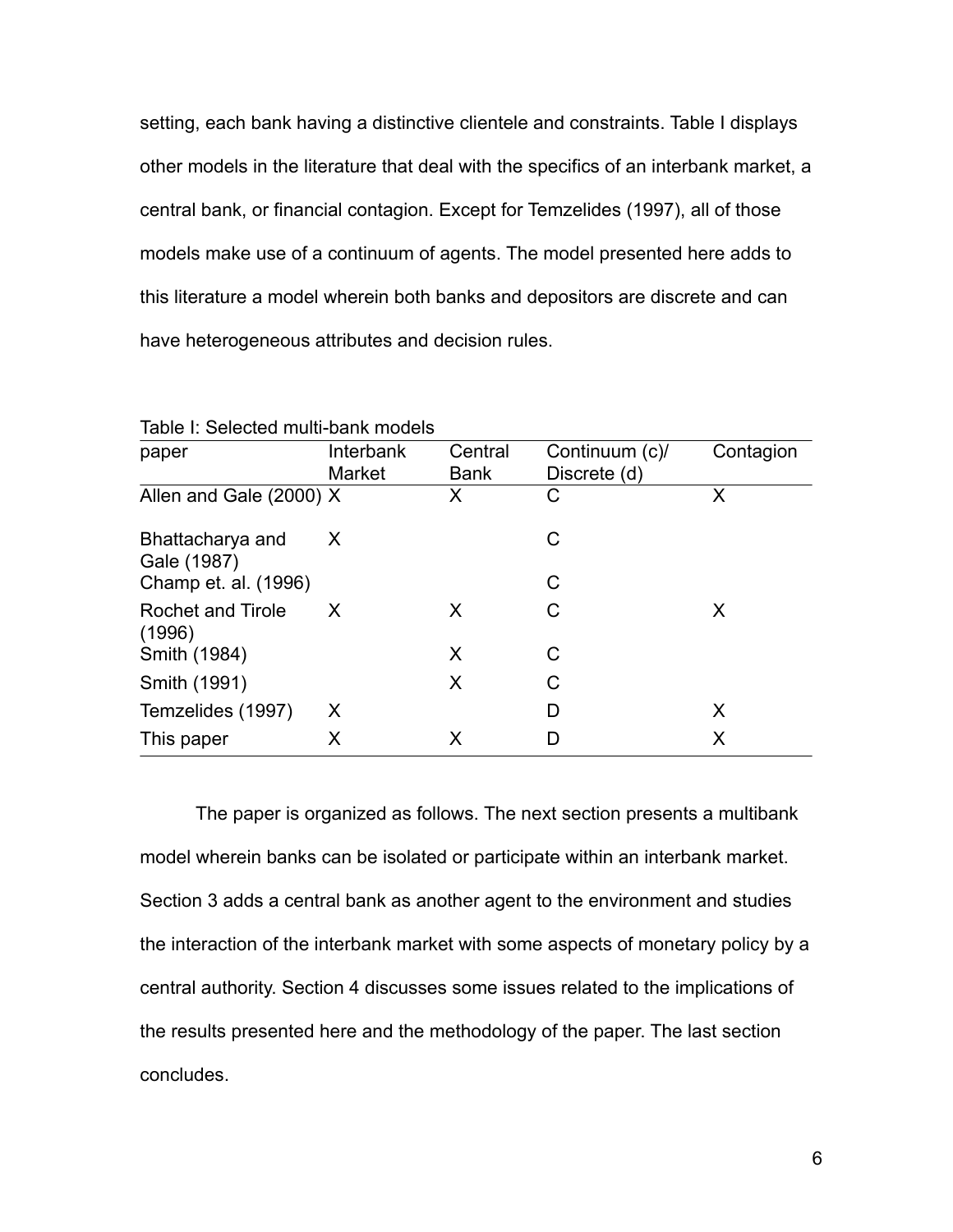### **2. Multibank Model**

There are n depositors and m banks. Each depositor keeps track of her initial deposits, amount withdrawn, payoffs or fitness, returns for withdrawing at an early or later date, and amount left in her bank account. The payoffs for a depositor are given below and they are the same as the ones presented in the second version of the model in Romero (2009). Let the payoff for impatient agents be:

$$
V_1(f_j, r_1) = \begin{cases} 1 & \text{if } f_j > f \\ c_1 & \text{if } f_j \le f \end{cases}
$$
 (1)

and for patient ones be:

$$
V_2(f_j, R) = \begin{cases} R & \text{if } f_j > f \\ R\left(\frac{1 - c_1 f}{1 - f}\right) & \text{if } f_j \le f \end{cases}
$$
 (2)

where  $f_i$  is the number of depositors being served at time t, and  $c_1$  is the efficient consumption allocation for those withdrawing at the early period. Otherwise they will consume  $c_2$  in the next period, which is equal to second expression in the payoff for  $V_2$ . The total number of impatient depositors is f. Finally, the following relationships hold:  $c_1 < c_2$ ,  $c_1 \ge 1$ , and R > 1.

The payoffs are the same as those in Diamond and Dybvig (1983: 415). They argued that a proportional tax levy on the wealth held at the beginning of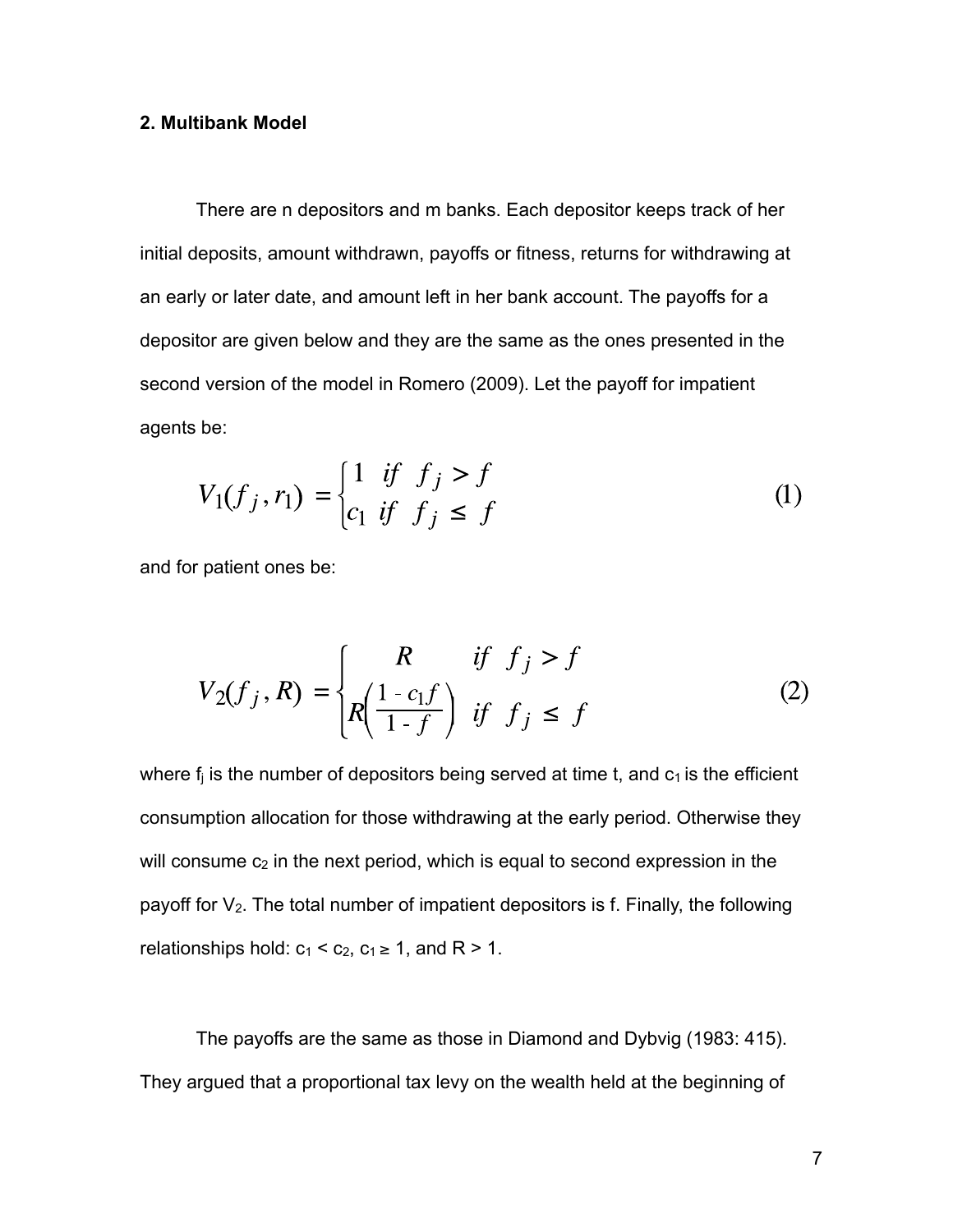period t = 1 can be used to finance a deposit insurance scheme (stated in their second Proposition). Deposit insurance generates incentives for patient depositors to wait until their bank's investment matures no matter what other depositors do. This result should hold even if the fraction of impatient depositors in stochastic. Nonetheless, I showed in Romero (2009) that even with these payoffs bank runs occurred in three of the 12 experiments run with the model. After explaining the attributes for each bank agent, I will describe a slight modification to this banking contract.

In the model, banks register their initial deposits, the amounts withdrawn by their depositors at every period during the simulation, how many depositors have been served, depositors' final balances, and bank's outstanding balance. A bank again will invest so long as it has a positive balance after serving the depositors who decided to withdraw at that period, and so long as the queue size  $(f_i)$  is less than or the same as the number of impatient depositors  $(f_{imp})$ . Thus, this process is given by:

$$
I_t(b_{t-1}, R) = \begin{cases} R & \text{if } f_j \le f_{\text{imp}} \\ 0 & \text{if } f_j > f_{\text{imp}} \end{cases}
$$
 (3)

where  $I_t$  is the bank's investment per period and  $b_{t-1}$  is the bank's previous positive balance, which earns a return of R—which is the same as the gross rate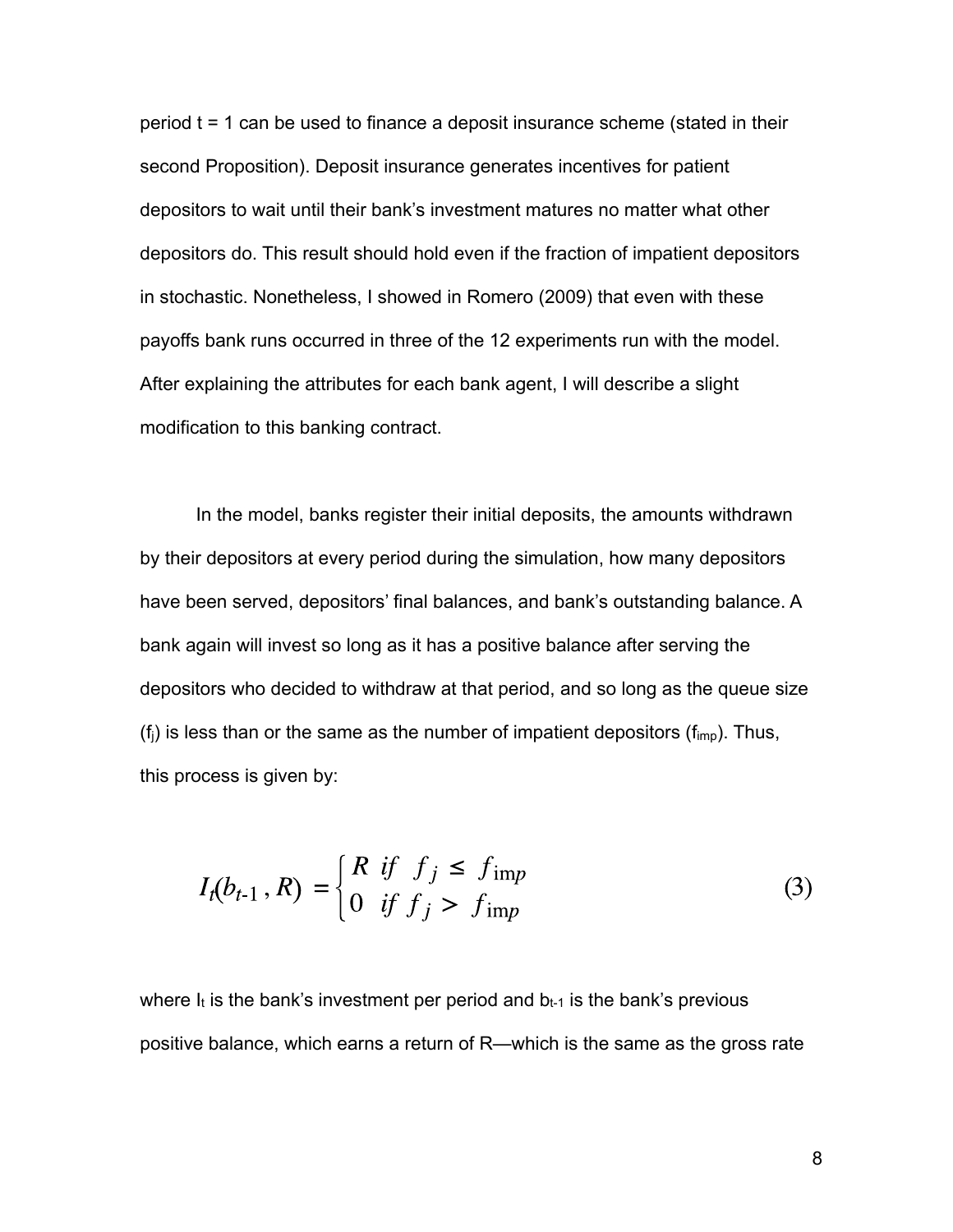of return that patient depositors will receive when the investment matures. If the bank goes bankrupt and depositors cannot be served the simulation stops.

The model has four banks. Each bank has no more than ten customers. Thus, there is a banking market with four banks and forty depositors. These numbers are large enough to illustrate what happens with multiple agents, yet small enough that one can readily examine each agent's behavior. Again, impatient agents withdraw first, and then patient depositors have to decide whether to withdraw, since they are the 'strategic' agents. In this version of the model, the payoff structure was modified according to equations (1) and (2). The decisions whether to withdraw depend simply on the size of the queue, and the payoff for consuming earlier is always lower than the payoff from waiting. The extension is merely a modification of the rule under which patient agents make their decisions whether to withdraw based not just on the size of the queue, but also on whether the interest rate the bank pays on deposits exceeds the depositor's 'subjective' interest rate.

My aim here is to answer the following questions: Under what conditions can a liquidity crisis in a given bank spread or be contagious to others? How fast does this occur? To make this operational the model contains an interbank market that allows banks that lack sufficient funds to pay all customers in the withdrawal queue to borrow money from any other bank that has a positive balance. After serving its customers the bank will be required to repay the loan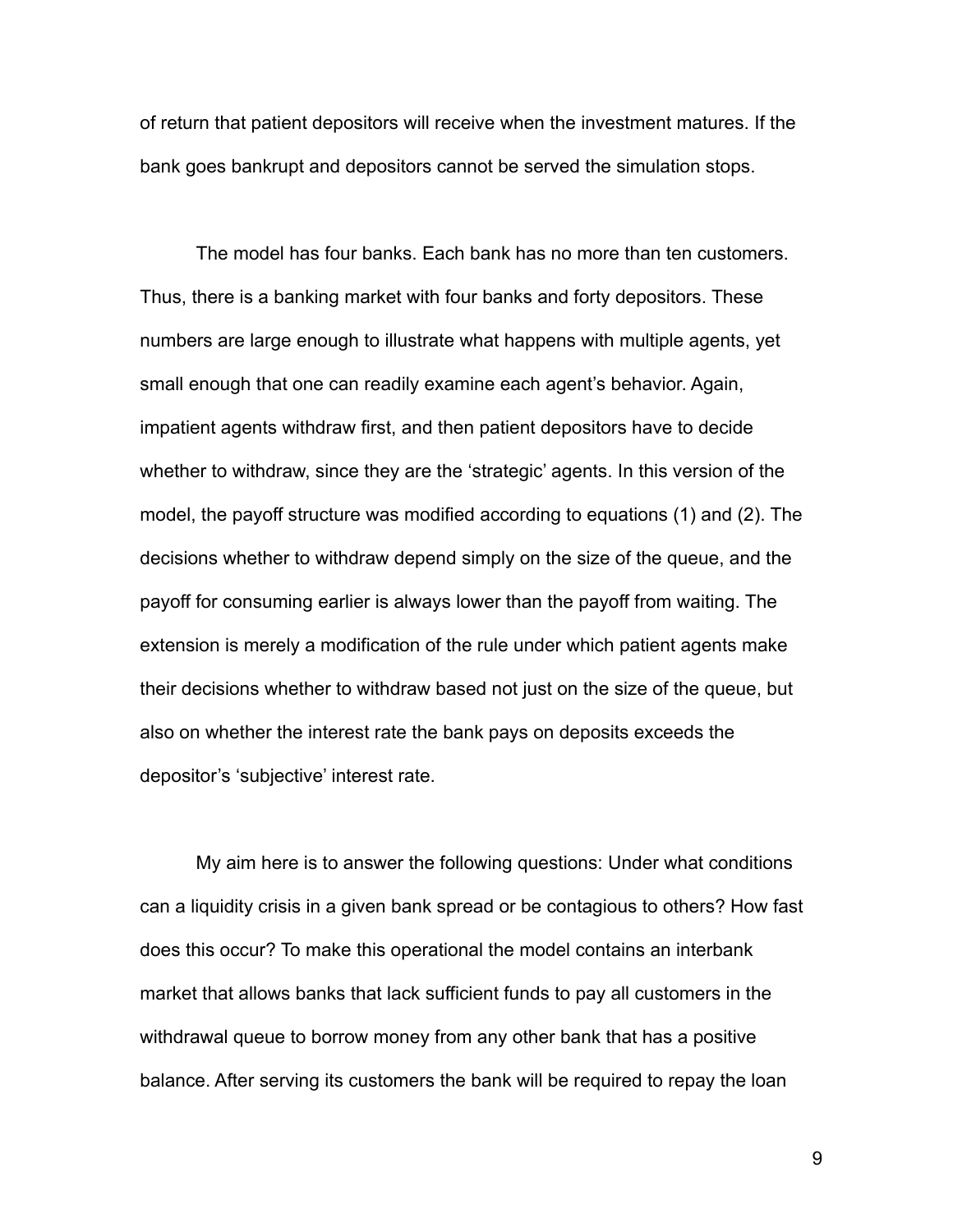with interest. If the bank is unable to repay its debt and/or to serve its customers,

it goes bankrupt. Customers stop withdrawing from the bank if they have

consumed all of their savings from it.

| Table II: Multibank Model |  |
|---------------------------|--|
|---------------------------|--|

| Model 1              | No Interbank<br>Market | Interbank<br>Market | One Big Bank |  |  |
|----------------------|------------------------|---------------------|--------------|--|--|
| #Patient             | 16                     | 16                  | 14           |  |  |
| #Impatient           | 24                     | 24                  | 11           |  |  |
| Run                  | Yes                    | <b>None</b>         | Only big one |  |  |
| Time-step/<br>period | 6                      | 25                  |              |  |  |

Note: Constant consumption and heterogeneous interest rates across customers and banks and with p(impatient/deposited) = 0.5. [Referential runs]

Table II shows results for three different experiments run within this version of the model. In the baseline scenario of no interbank market, each bank is isolated from the other banks and, in turn, their customers. In the second period, two of the four banks cannot keep serving their clients. In the third period, another bank 'fails;' and by the sixth period, the last bank also stop serving its clients. Thus, there is an overall bankruptcy of; i.e. a banking panic; the system that takes place gradually. This banking panic, though, is due neither to a contagion effect brought about by customers sharing information, nor from a localized bank run spreading to the whole system.

The second case (the second column in Table II) contains a basic 'interbank market' to explore how such an institutional environment can facilitate or discourage financial contagion. In the simulation, bank runs did not occur in any of the banks. This result was surprising, since I expected that ending the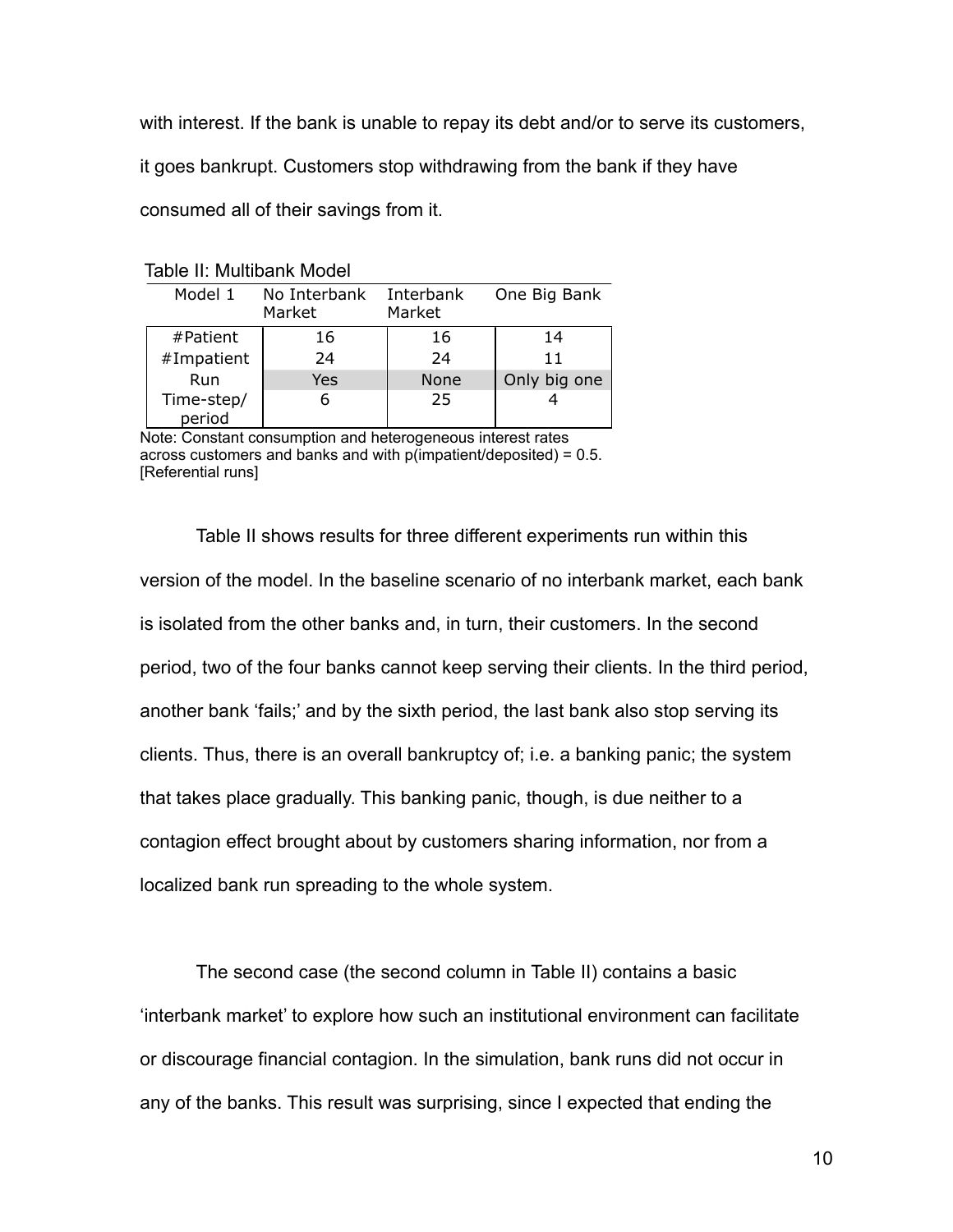isolation of banks and their customers would result in contagion due to a bank's financial fragility spreading to other banks. Each bank determines its own interest rate policy and decides whether to borrow from a more liquid bank. The decision whether to borrow depends on how many impatient versus patient agents each bank has in its queue and what are the depositors' particular 'subjective' interest rates expected from trading with the bank.

In the third and last case I present an extension of the second case. Like the second case, it contains an interbank market, but it reduces the number of customers from the initial 40 to 25. Then, I allocate the customers arbitrarily to make sure that only one of them will get 10 customers and the rest only 5 per bank. By doing so, I get an interbank market with one of them twice as big in customers and liabilities (deposits) than the rest. This resulted in another unexpected result, which is a bank run at period 4 only for the bigger bank while the smaller banks were able to serve all of their customers. One interesting aspect of the extension is that before running out of liquidity the bigger bank lent money to another smaller bank that could serve its customers.

## **3. A New Agent as a Central Bank**

Now let us add a central bank to the previous multibank model and its interbank market. The characteristics of the central bank are the following: (a) it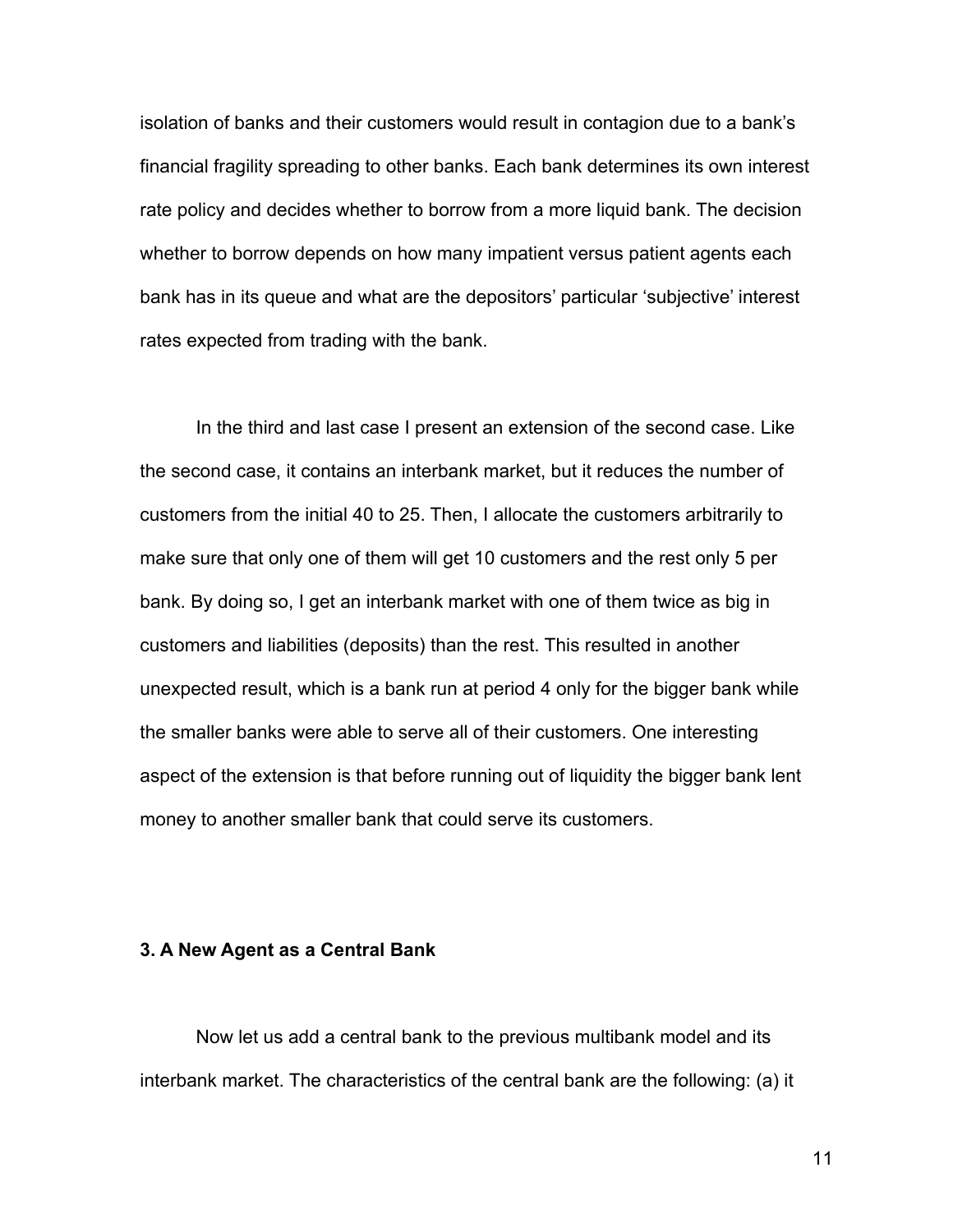controls the monetary base of the economy; (b) it collects the reserves from the commercial banks; (c) it establishes the legal reserve ratio; (d) it determines its policy for a discount rate; and (e) it can lend money to any of the commercial banks. Its balance is the sum of the monetary base plus the total reserves deposited by the commercial banks.

This extension of the model allow us to analyze the interaction between two important institutional features of financial systems in many countries today; a central bank and an interbank lending market. The central bank has three instruments for implementing its policies: altering the quantity of the monetary base; changing the minimum legal reserve ratio for commercial banks; or changing its discount rate below or above the fixed interbank market rate of 0.01% assumed in the previous version of the model. I develop experiments based on the different policy alternatives for the central bank and the probability of depositors being impatient. The results for the frequency of bank runs are reported in Table III.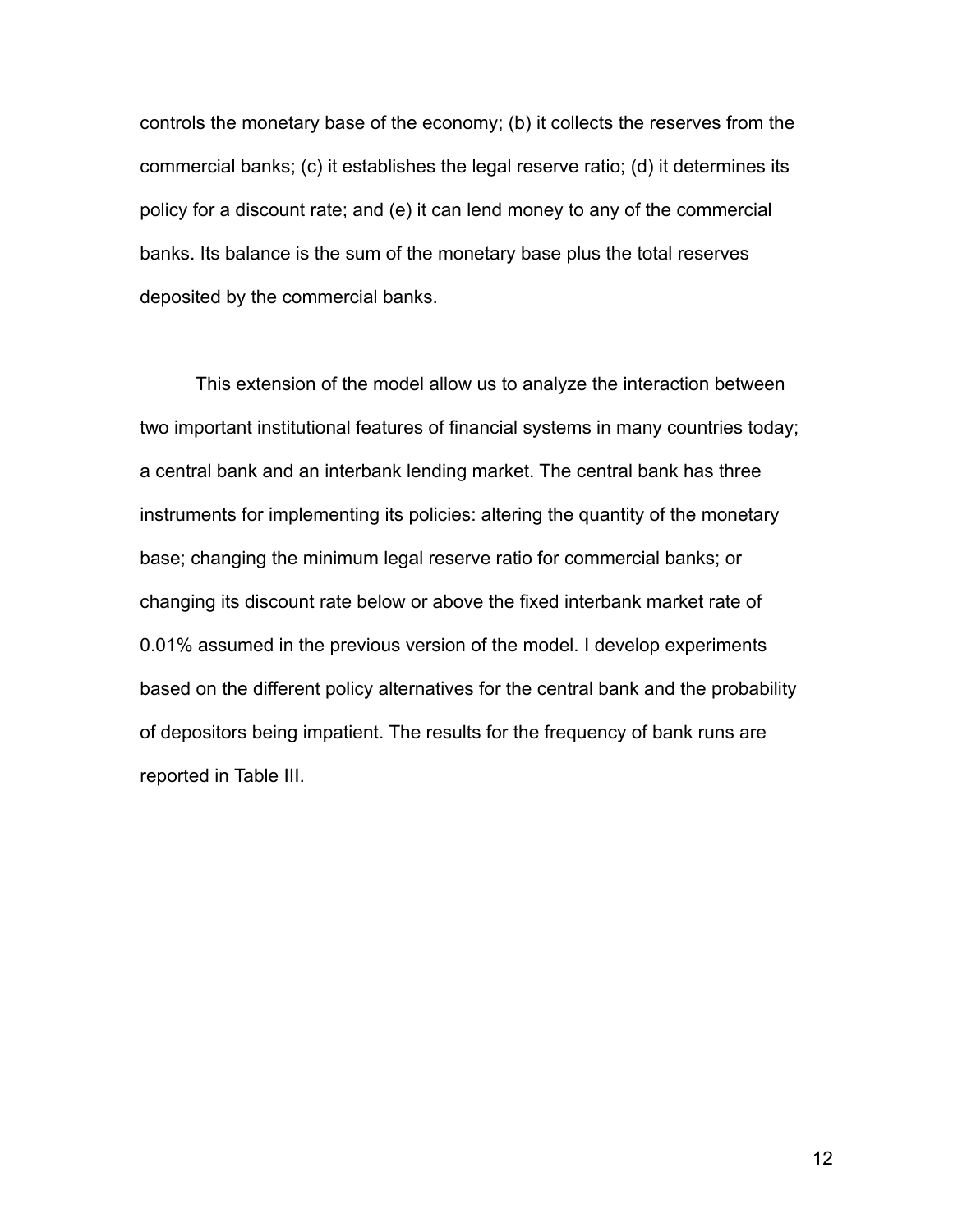### Table III: Effects of adding a Central Bank

| Model 2: Central Bank       |     |  |  |           |     |  |  |           |      |  |
|-----------------------------|-----|--|--|-----------|-----|--|--|-----------|------|--|
| Panel (a): Reserve ratio 2% |     |  |  |           |     |  |  |           |      |  |
| p(impatient)                |     |  |  |           |     |  |  |           |      |  |
|                             | 0.5 |  |  |           | 0.2 |  |  |           | 0.75 |  |
|                             | MB  |  |  |           | MB  |  |  |           | МB   |  |
| CB-rate %                   |     |  |  | CB-rate % |     |  |  | CB-rate % |      |  |
| 0.008                       | 25% |  |  | 0.008     | 50% |  |  | 0.008     | 25%  |  |
| 0.012                       | 25% |  |  | 0.012     | 50% |  |  | 0.012     | 25%  |  |

| Pabel (b): Reserve ratio 30% |      |  |  |           |    |  |  |           |    |   |
|------------------------------|------|--|--|-----------|----|--|--|-----------|----|---|
| p(impatient)                 |      |  |  |           |    |  |  |           |    |   |
| 0.2<br>0.5                   |      |  |  |           |    |  |  | 0.75      |    |   |
|                              | МB   |  |  |           | МB |  |  |           | МB |   |
| CB-rate %                    |      |  |  | CB-rate % |    |  |  | CB-rate % |    | 8 |
| 0.008                        | 25%  |  |  | 0.008     |    |  |  | 0.008     |    |   |
| 0.012                        | ን5%. |  |  | በ.በ12     |    |  |  | 0.012     |    |   |

Notes: Percentages are proportions of bank runs. Runs have up to 2800 periods. The payoff structure is the same as in the multi-bank model.  $MB =$  monetary base.  $CB =$  central bank. [Referential runs]

The monetary base can be either 5 units or 8 units in a period; the central bank's interest rate can be either 0.008% (below the interbank market rate) or 0.012% (above the interbank market rate); the probability of a depositor being impatient can be 0.5, 0.2, or 0.75; and the reserve ratio is fixed across banks at 2%. The results is  $2 \times 2 \times 3 = 12$  experiments, shown as the gray boxes in panel (a) in Table III. The monetary supply with a central bank present in the model is given by adding the monetary base (5 or 8 units), and the total deposits of the banking system at any period (initially set at 40 units).

Note that with a similar reserve ratio of 2% for all the commercial banks and independently of what is the probability of a depositor being impatient, or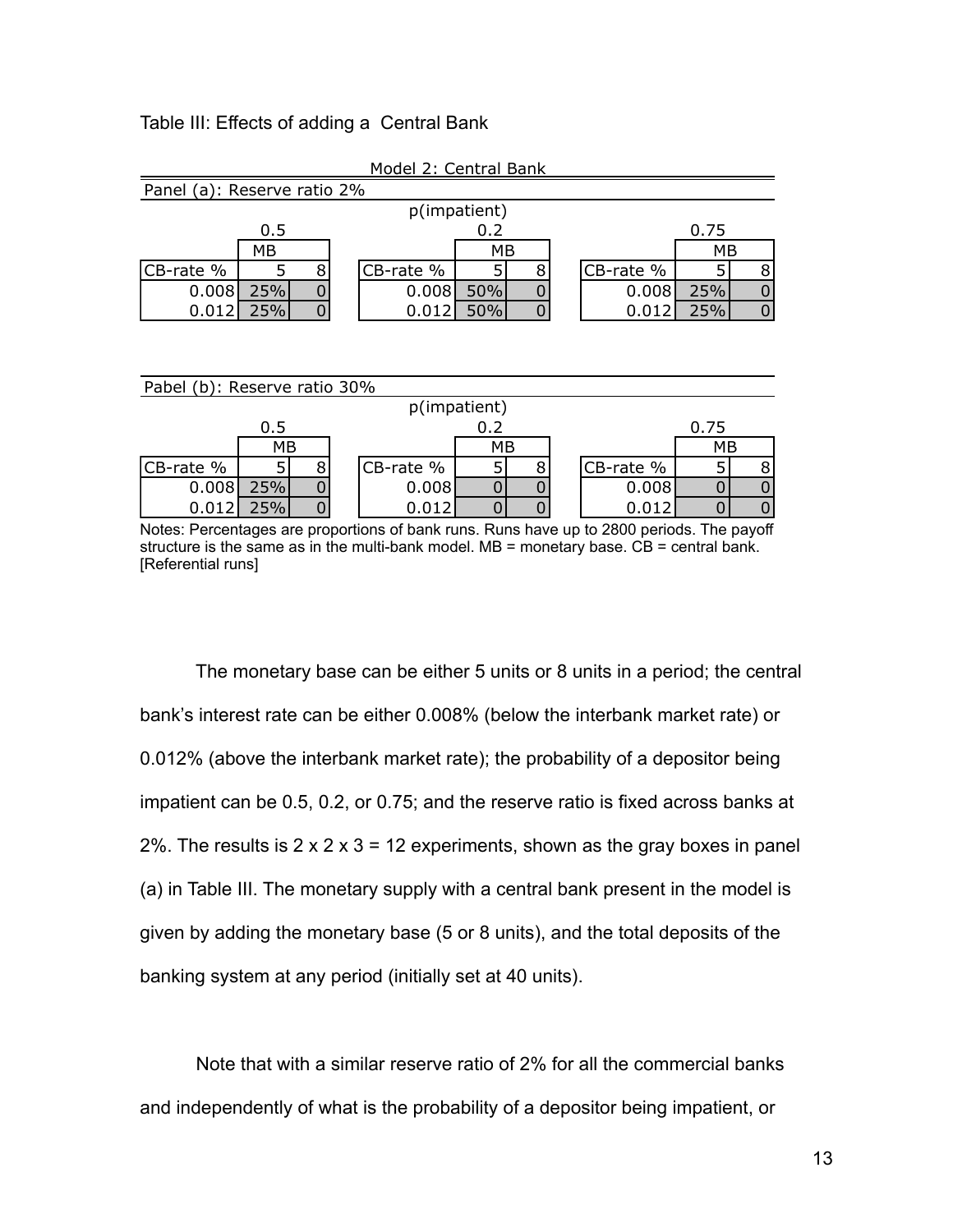what is the central bank's interest rate; whenever the monetary base increases from 5 to 8 units there are no bank runs at all. Thus, the central bank fulfills its role of lender of last resort.

When the monetary base is only 5 units there are bank runs but in no more than 50% of the banks. If the probability of a depositor being impatient is 0.5 or 0.75 the proportion of bank runs is the same; i.e. 25%. Why is that the proportion of bank runs does not increase when there are probably more impatient depositors in the population? Because the payoffs per depositor actually goes down, since each depositor may be withdrawing earlier and more frequently but the average withdrawal per depositor is lower. In contrast, when that probability goes down to 0.2 unexpectedly the proportion of bank runs increases up to 50% of the banking system. Precisely because of an increase in the average withdrawal per depositor now that there are more probably more patient depositors in the population. It is also important to notice that the central bank's interest rate does not play any role in affecting these results.

Panel (b) in Table III shows the results for the same 12 experiments presented in panel (a). The difference is that the reserve ratio now is fixed at 30% for all the banks. Also, in this case whenever the monetary base is increased from 5 to 8 units, bank runs do not occur. This result holds across the three different probabilities for being an impatient depositor (0.2, 0.5, and 0.75), and for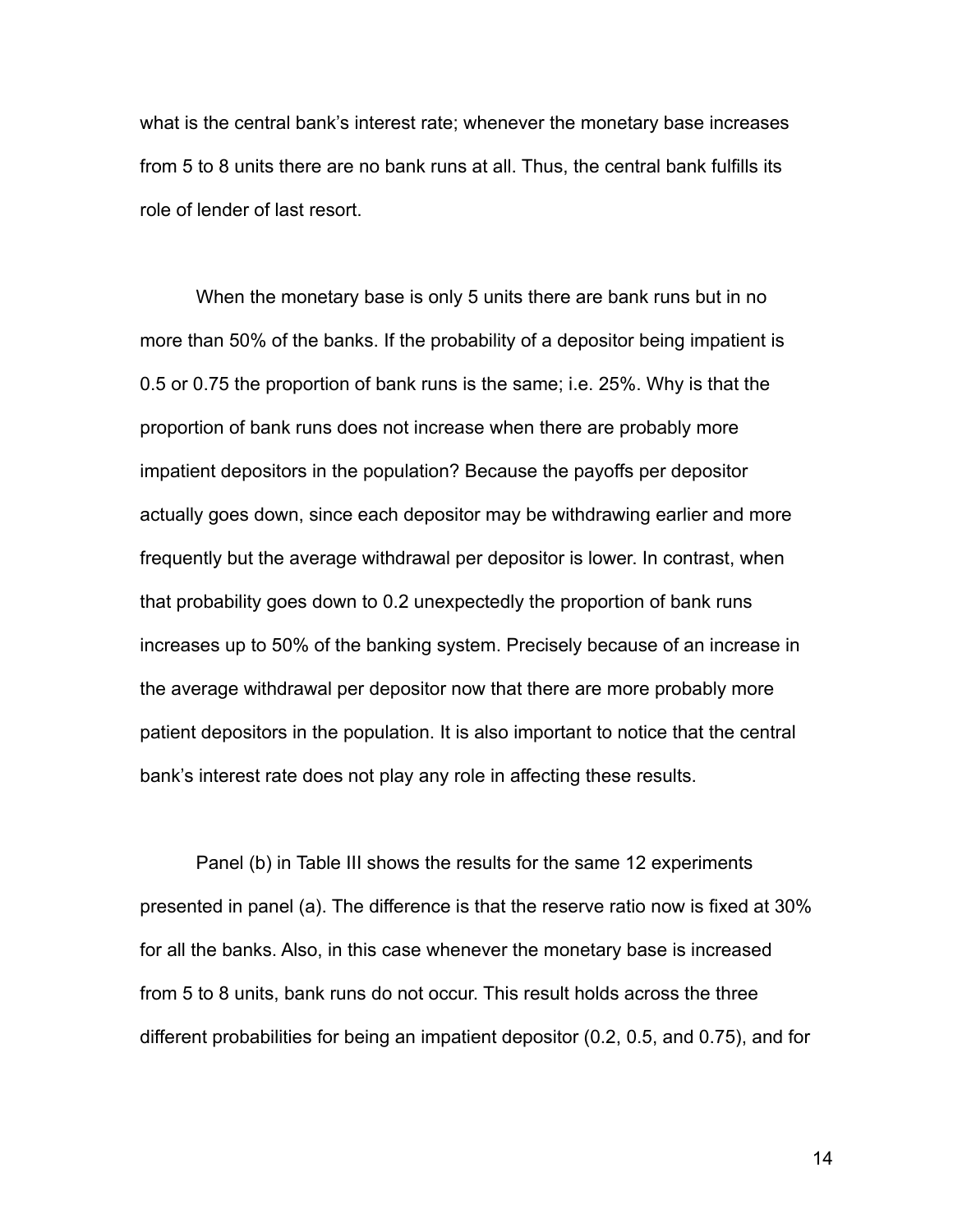the two different levels of the central bank's interest rate (either below 0.01% or above it).

A main difference in panel (b) with respect to panel (a) is that no bank runs occur when the probability of being impatient is 0.2 or 0.75 for any amount of monetary base; i.e. 5 or 8 units. Thus, when the reserve ratio increases from 2% to 30% the proportion of bank runs decreases to nil for those values of the probability of being impatient, or any value of the monetary base or the central bank's interest rate.

The results do not change, though, when the probability of being an impatient depositor is 0.5 in either panel. That is to say there is still a 25% of bank runs in the banking system when the monetary base is only 5 units.

Last but not least, why do bank runs still occur when I have a central bank and an interbank market working together? First, each commercial bank balances its accounts by deducting reserves deposited in the central bank. Secondly, each can borrow no more than 10 percent of the outstanding balance of the central bank at every period. Loans from the central bank and the interbank market are scheduled to pay in the next period plus any interest out of any remainder in banks' balances. The main difference with the previous model, which has only an interbank market and where no runs occurred, is that in this version the reserves are centralized in the central bank and are no longer at the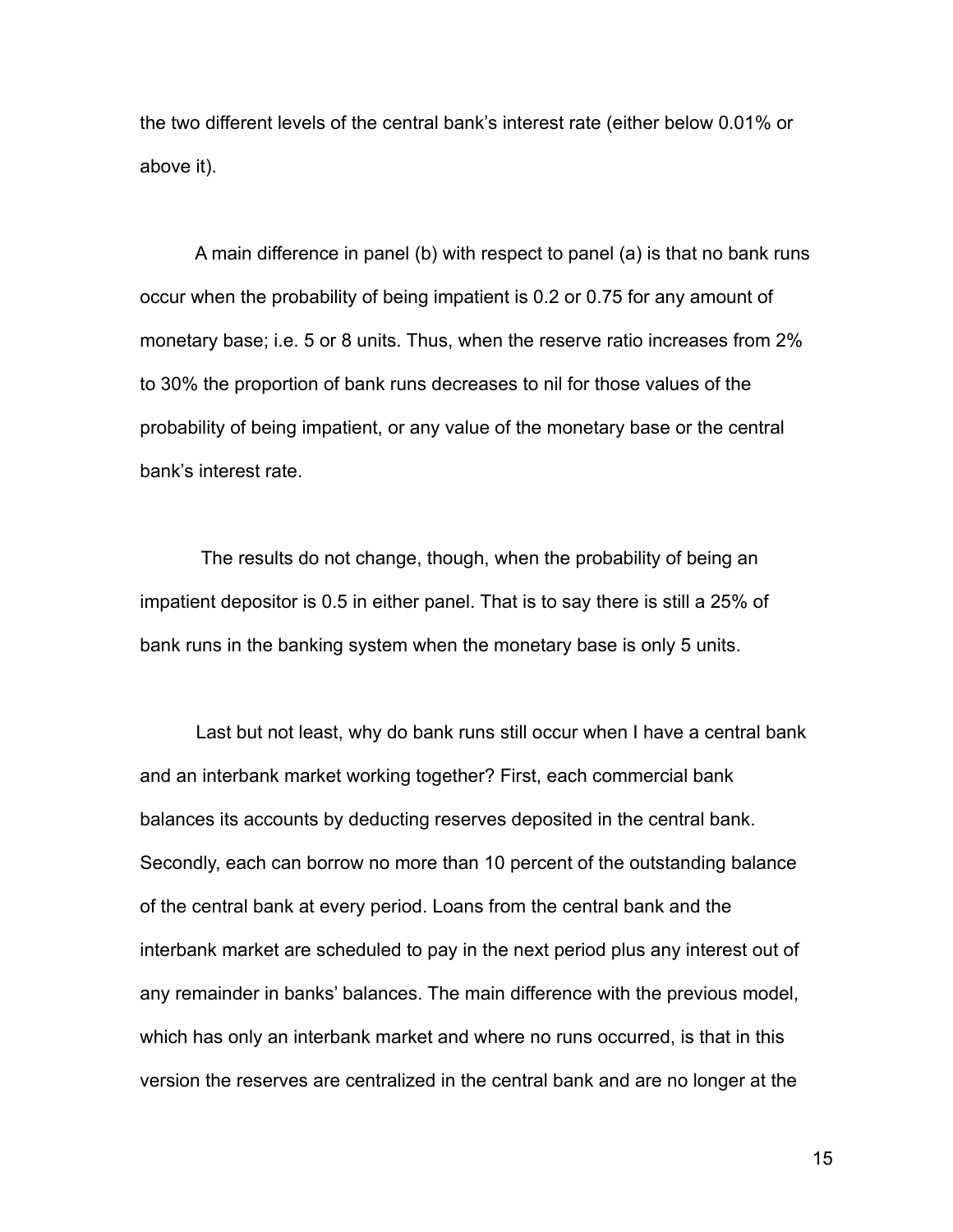disposal of each of the banks competing in the interbank market for funds. Banks incur debt first by borrowing in the interbank market, then they proceed to ask to the central bank for any further loans. However, if any bank still has no required funds from any other bank and does not have money to keep serving its depositors it can get the funds from the central bank anyway. Since liquidity problems also arise in a sequential fashion in the banks, the central bank who now centralizes the reserves of the system can provide funds to one bank at a time. Hence, the central bank is also subject to a sequential service constraint.

#### **4. General Implications**

I have implemented agents within a microeconomic environment and studied their statistical aggregate patterns. To some extent these patterns are 'emergent' in the sense of Epstein and Axtell (1996) because they were not imposed upon the agents' behavior. The patterns 'grow up' from the microeconomic structure in which the agents are embedded. Because the models also include interaction between depositors and banks (and in the third model in Romero (2009) among the depositors, too) they can be examples of self-organized complex systems.

In each of my models agents' interaction occur within a set of rules based on economic behavior. The rules were part of the design of the environments for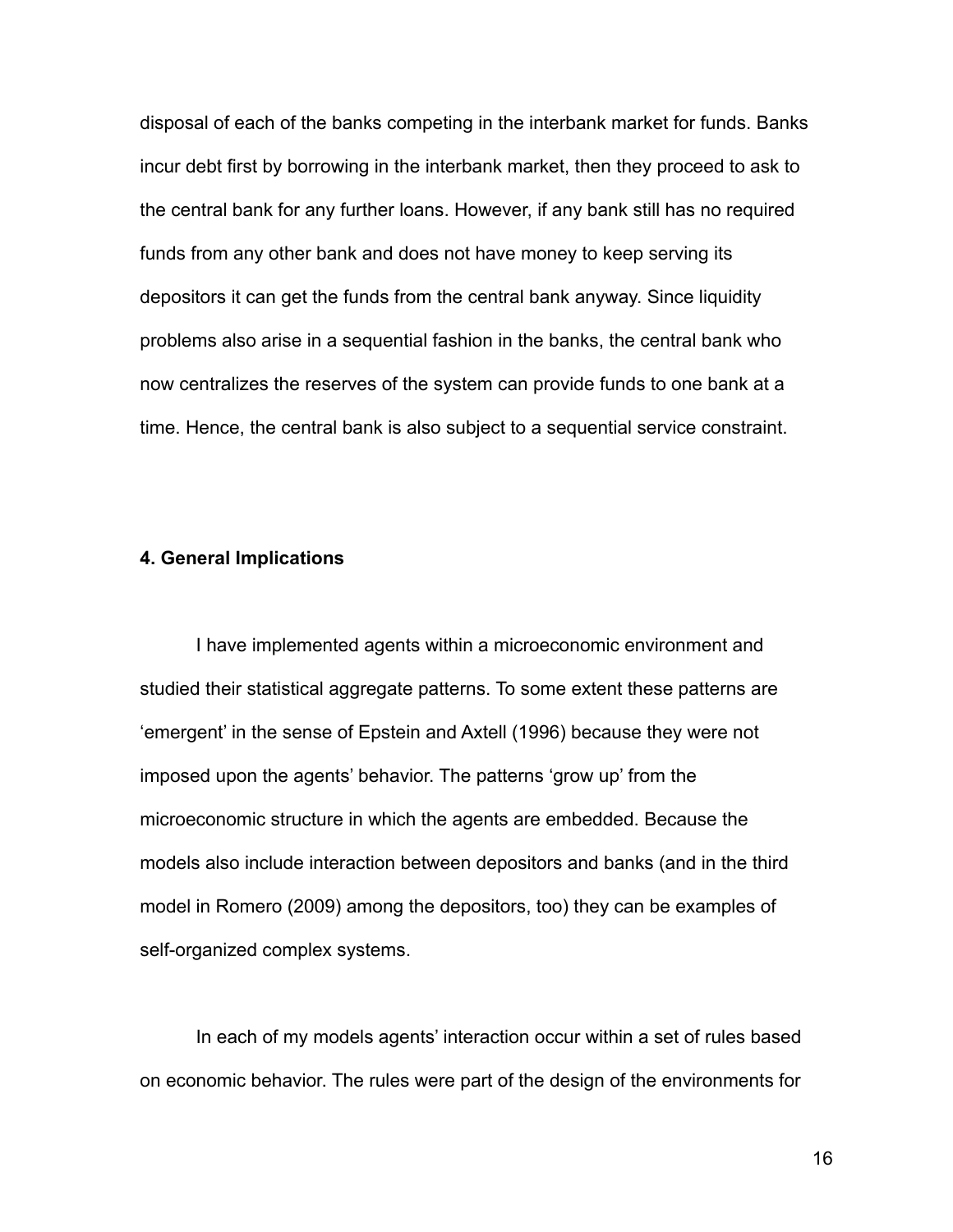each model. Can the rules themselves also be the result of an emergent process? On one hand, this can be a question answered by evolutionary computation or a more stylized agent-based model such as Axtell (1999). There Axtell shows how firms are 'emergent' organizations after individual workers join or leave a firm. On the other hand, one can provide a rationale for that process from an evolutionary economic point of view. I take the latter approach here.

In the model of multiple banks I experimented with a version in which there was neither an interbank market nor a central bank. The isolated banks did not pool reserves when liquidity was scarce. Their behavior was like that of primitive unit-banking system. A clearinghouse association is an organization that purports to overcome the lack of pooled reserves for a banking system. The clearinghouse and the appearance of an interbank market for loans explains the evolution towards a more integrated system that allocates reserves throughout all banks by portfolio adjustments.

How could these institutional solutions emerge? In the version of the model where banks were isolated, every time that there was a big increase in demand for withdrawals individual banks suffered important reserve losses that led to banking runs. Some banks failed while others did not. Banks with excess reserves could not increase profits by lending to other banks with lack of liquidity. It was if an opportunity for increasing business was not being exploited. Here lies the economic origin of the interbank market. The development of more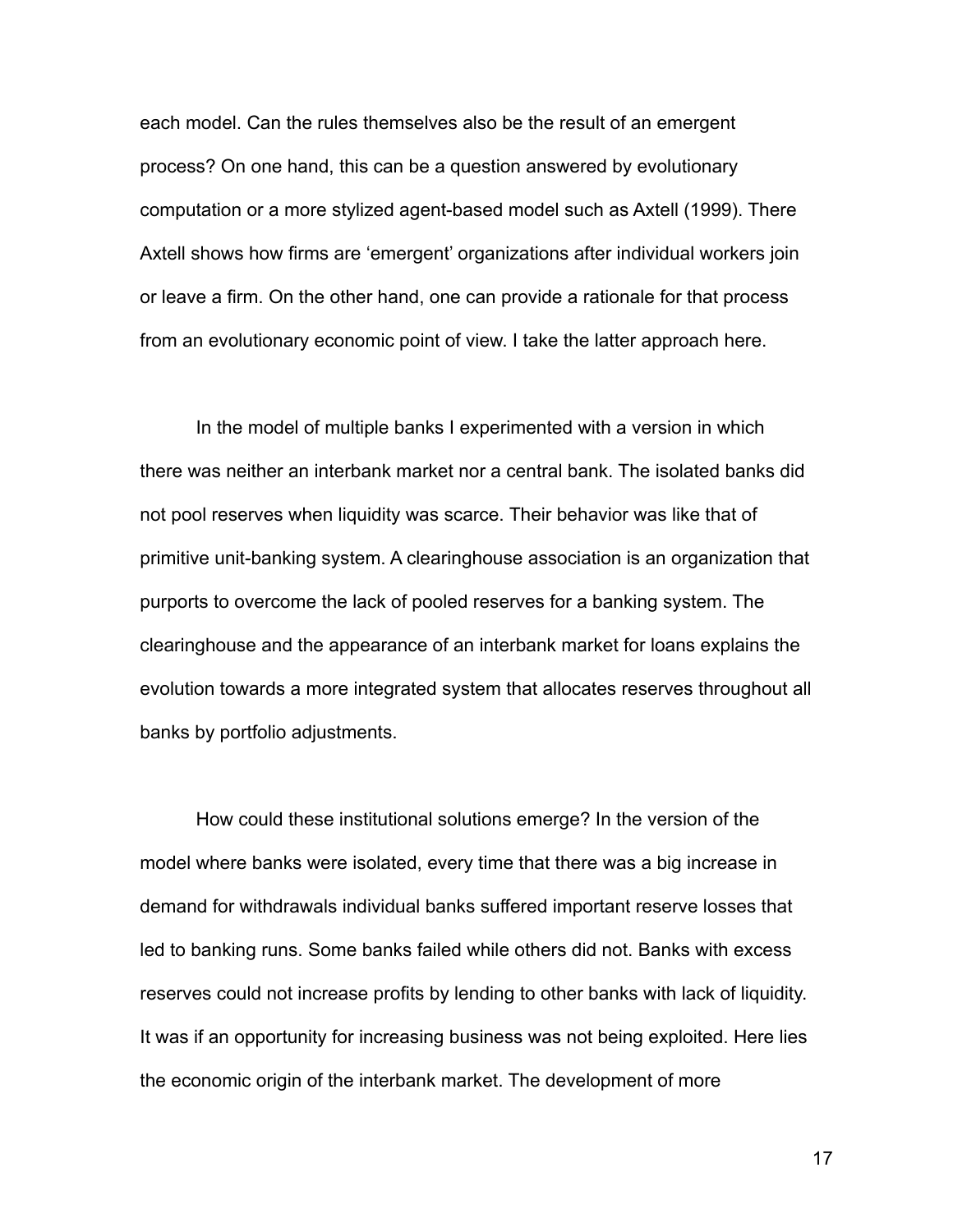institutionalized forms to cope with liquidity risks is rather the result of a trial and error process. After the banking industry suffers massive losses or panics, a group of bankers may decide to establish clearinghouse associations to reduce the transaction costs of check clearing and transfer of net balances, and, more importantly to pool reserves to improve liquidity across the banking industry.

This gives place to the distinction between members and non-members of these types of associations or private clubs that provide public goods to members. This is important for naturally test under what scheme banks may reduce the overall risk of panics. Due to a unitary banking industry all the network externalities that a branch-banking industry may offer under clearinghouses will be absent. At a localized level member banks will be covered even in a unitary system by the pooling of reserves with all the other local banks also participating of this type of associations.

In the models, I have not yet incorporated relevant industry characteristics such as branch banking. Calomiris (1992) and Ramírez (2003) present evidence for the pre-Great Depression period comparing branching regulations across the U.S. and in Virginia (which allowed branching) versus West Virginia (which did not). Their results show that banks in states that allowed branching were more resilient to agricultural or seasonal crises than banks in states that did not allow branching. An evolutionary account of banking institutions should make room for an explanation of the different industrial architectures that may flourish within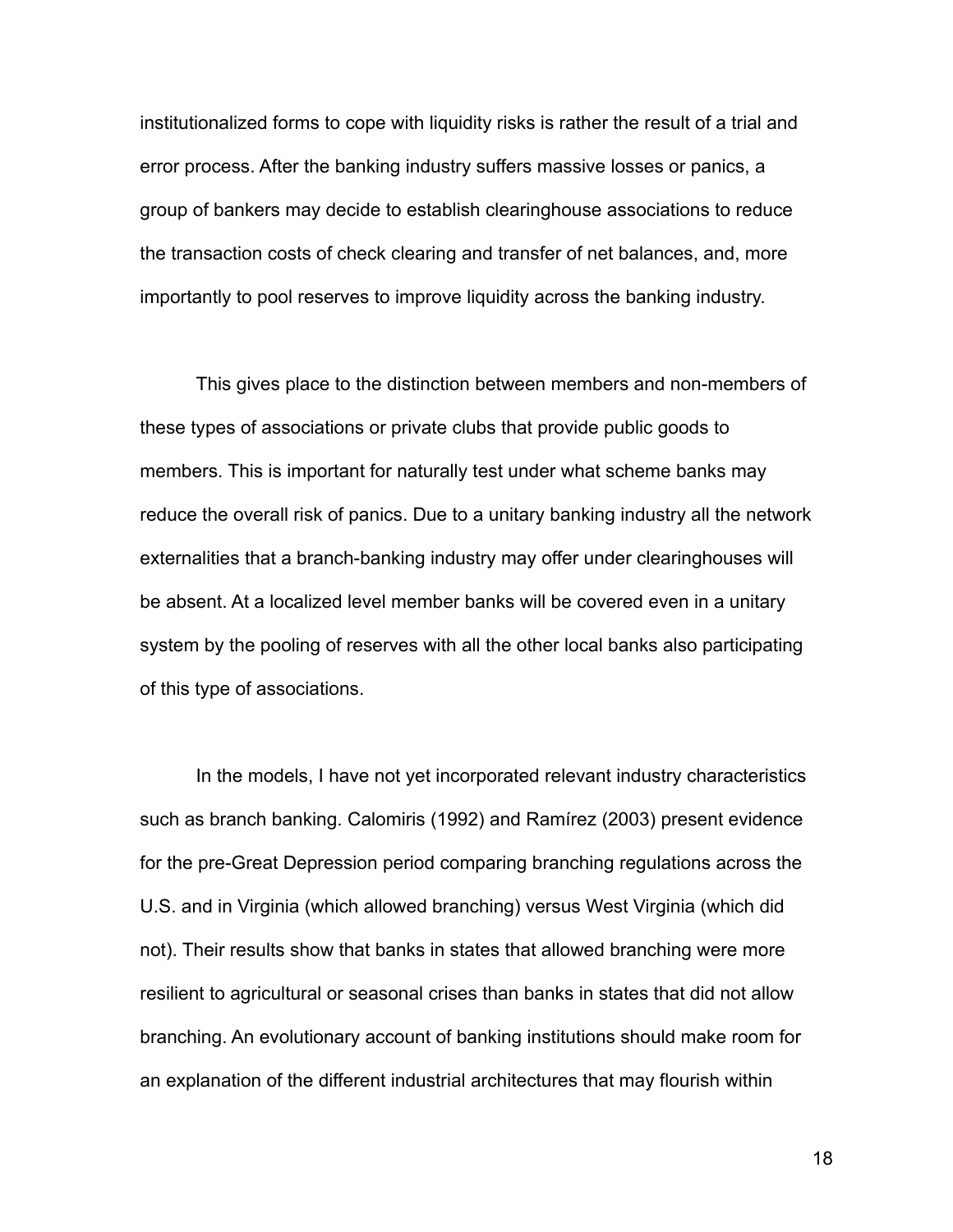different rules, and other set of institutions belonging to property rights and monetary arrangements. I leave such extensions for future work.

But even more resilient industrial architectures may not eliminate the risk of failure. Tussing (1967) presents a compelling case that fewer resources will be wasted if banks were treated like any other commercial firms when they fail. His claim is another way to argue that if bankers know that they will be bailed out during economic crises, they will have incentives for them to mis-allocate their resources.

Central banks have been established for varied reasons. The Bank of England was explicitly founded for purely fiscal reasons (White 1999: 81-3), while the Federal Reserve System was the result of a prolonged public discussion in which fiscal concerns were minor<sup>6</sup>. The main argument for establishing the Federal Reserve was not the frequent banking panics of the preceding system, but what was considered its ultimate cause namely the inelastic money supply (Wicker 2005: 22-41).

Some economists consider a fiat-money monetary system headed by a central bank a suboptimal solution compared to a classical gold standard or a competitive private provision of money (Hayek 1978, Mundell 1999, Klein 1974). In this vein, it is interesting how recent historical research on the origins of the

<span id="page-18-0"></span> $6$  At least between 1894 up to its foundation in 1913 there were debates in which bankers from New York, Chicago, the American Bank Association, also merchants from several Chambers of Commerce throughout the states, academicians, and politicians participated in(Wicker 2005).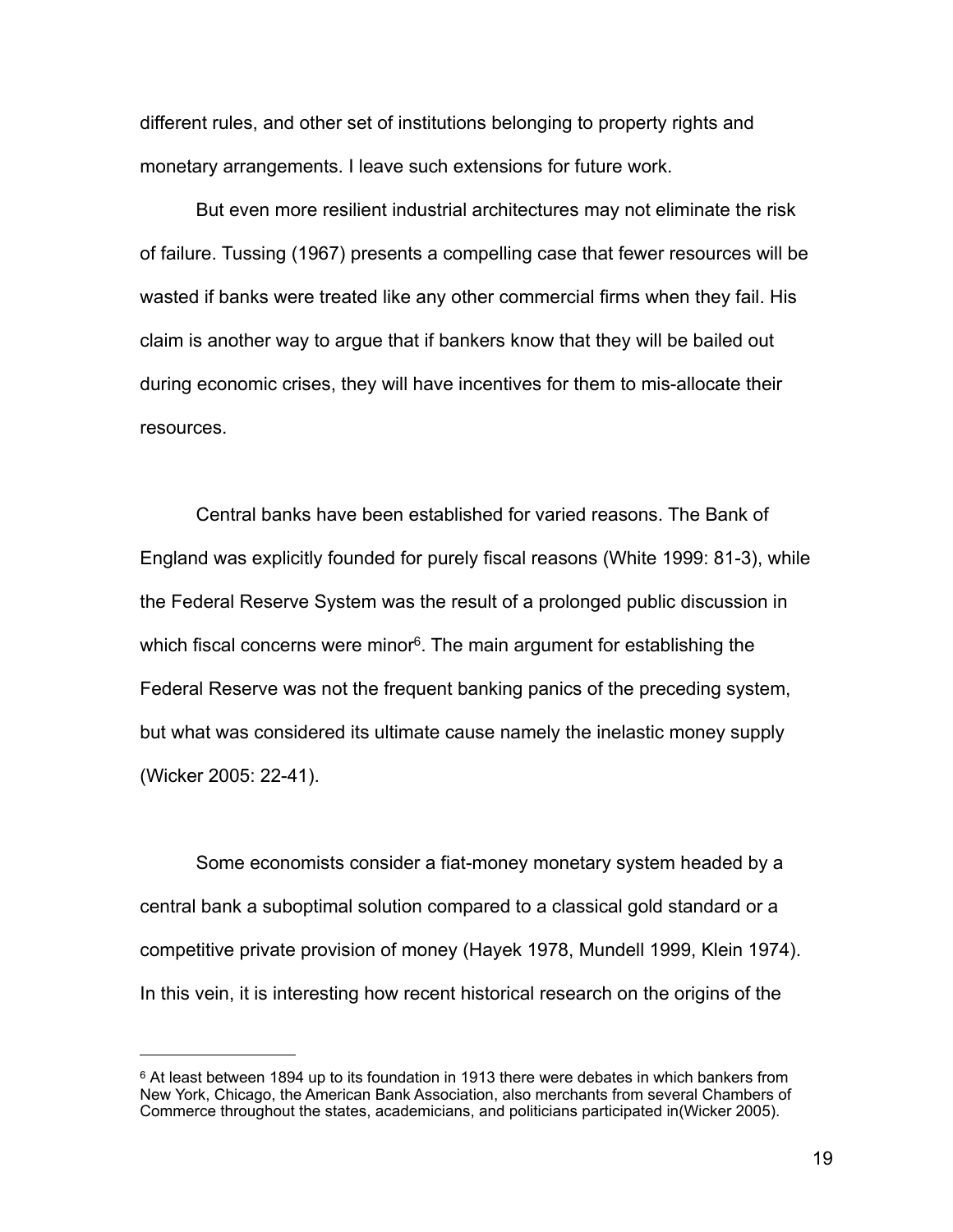Fed (White op. cit.) notes that the original proposals for monetary and banking reform in the U.S did not include at all the existence of a central bank. It was during the travels of the members of the Monetary Commission, organized by Senator Nelson Aldrich between 1908 and 1910, that the idea of establishing a central bank was adopted. Since the other leading economic countries of the time, such as England and France, had central banks, it seems that imitative behavior can also lock us into a standard not necessarily Pareto optimal.

## **5. Concluding Remarks**

I have increased the number of banks and gradually added institutional complexity to the baseline model of Romero (2009). The agents are very simple in that they do not have sophisticated cognitive capabilities or full information, but they interact dynamically within a microeconomic environment, yielding 'emergent' aggregate results à la Epstein and Axtell.

In most of the cases introduced here, except in the interbank market case or when the monetary base was always 8 units when a central bank was present, bank runs persisted. The models as they stand here are still very stylized, yielding mostly qualitative results. An important step forward is to empirically validate their main implications.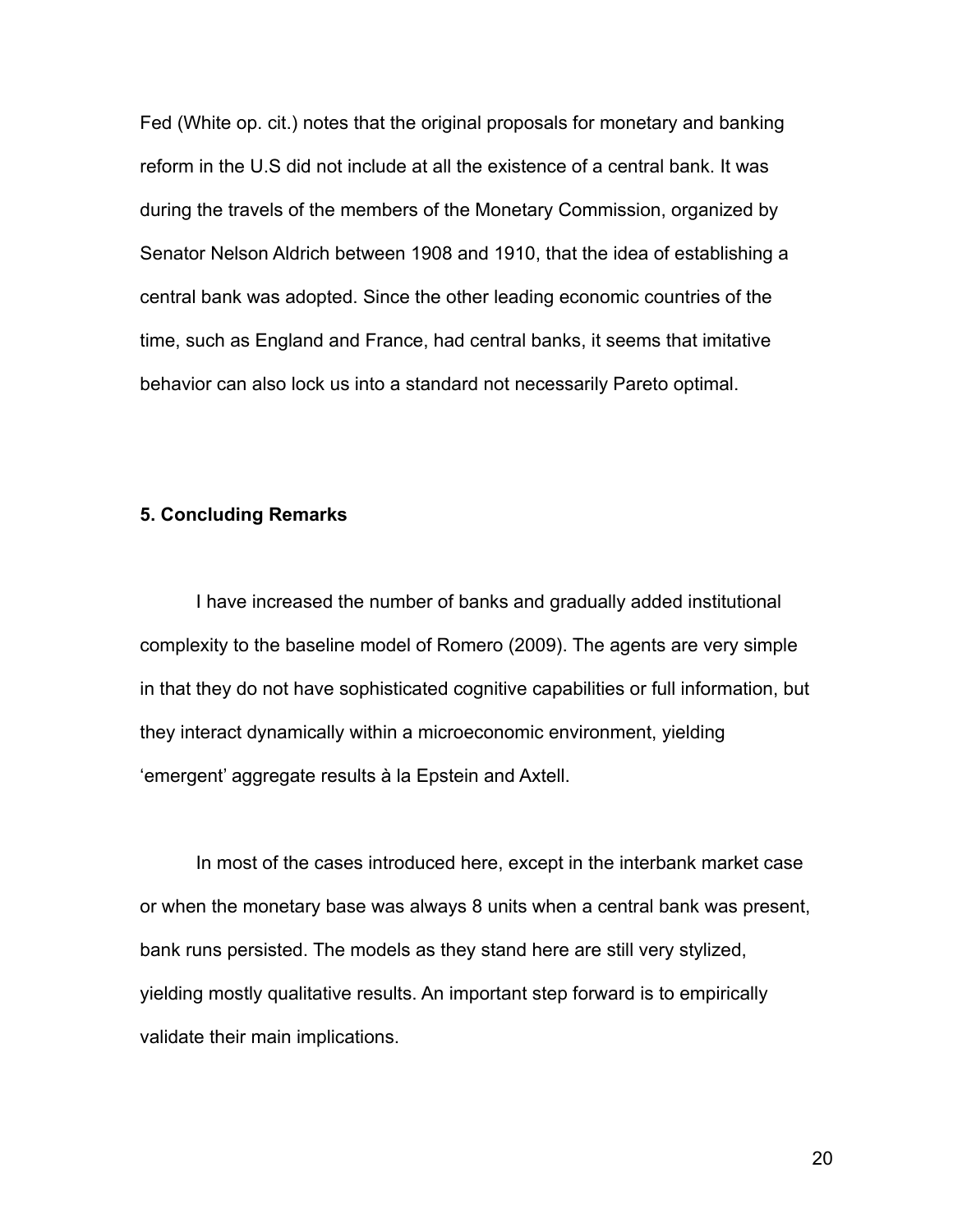## **References**

Allen, F. and D. Gale (2000) Financial Contagion. *Journal of Political Economy* 108: 1-33.

Axtell, R. (1999) The Emergence of Firms in a Population of Agents: Local Increasing Returns, Unstable Nash Equilibria, and Power Law Size Distributions. *Center on Social and Economic Dynamics* WP 3.

Bernanke, B. (2004) The Great Moderation. Retrieved on 02/10/2009 from [http://](http://www.federalreserve.gov/BOARDDOCS/SPEECHES/2004/20040220/default.htm) [www.federalreserve.gov/BOARDDOCS/SPEECHES/2004/20040220/default.htm](http://www.federalreserve.gov/BOARDDOCS/SPEECHES/2004/20040220/default.htm)

Bhattacharya, S. and D. Gale (1987) Preference Shocks, Liquidity, and Central Bank Policy. *Caress Working* 86-01.

Borio, C. (2006) Monetary and prudential policies at a crossroads? New challenges in the new century. *BIS working papers* 216.

Bronfenbrenner, M. ed. (1969) *Is the Business Cycle Obsolete?* John Wiley and Sons, Inc.

Calomiris, C. (1992) Do Vulnerable Economies Need Deposit Insurance? Lessons from U.S. Agriulture in the 1920s. pp. 237 – 314. In P.L. Brock (Ed*.) If Texas were Chile: A Premier on Banking Reform*. San Francisco, CA: Institute for Comptemporary Studies Press.

Calomiris, C. (1993) Regulation, industrial structure, and instability in U.S. banking: An historical perspective. In Calomiris (2000: Ch. 1).

Calomiris, C. (2000) *U.S. Bank Deregulation in Historical Perspective*. Cambridge University Press

Champ, B., B. Smith and S. Williamson (1996) Currency Elasticity and Banking Panics: Theory and Evidence. *Canadian Journal of Economics* 29: 828-864.

Coase, R. (1937) The Nature of the Firm. Economica 4: 386 – 405.

Crouzet, F. (2001) *A History of the European Economy 1000-2000*. University of Virginia Press.

Diamond, D. and P. Dybvig (1983) Bank Runs, Deposit Insurance, and Liquidity, *Journal of Political Economy*, Vol. 91.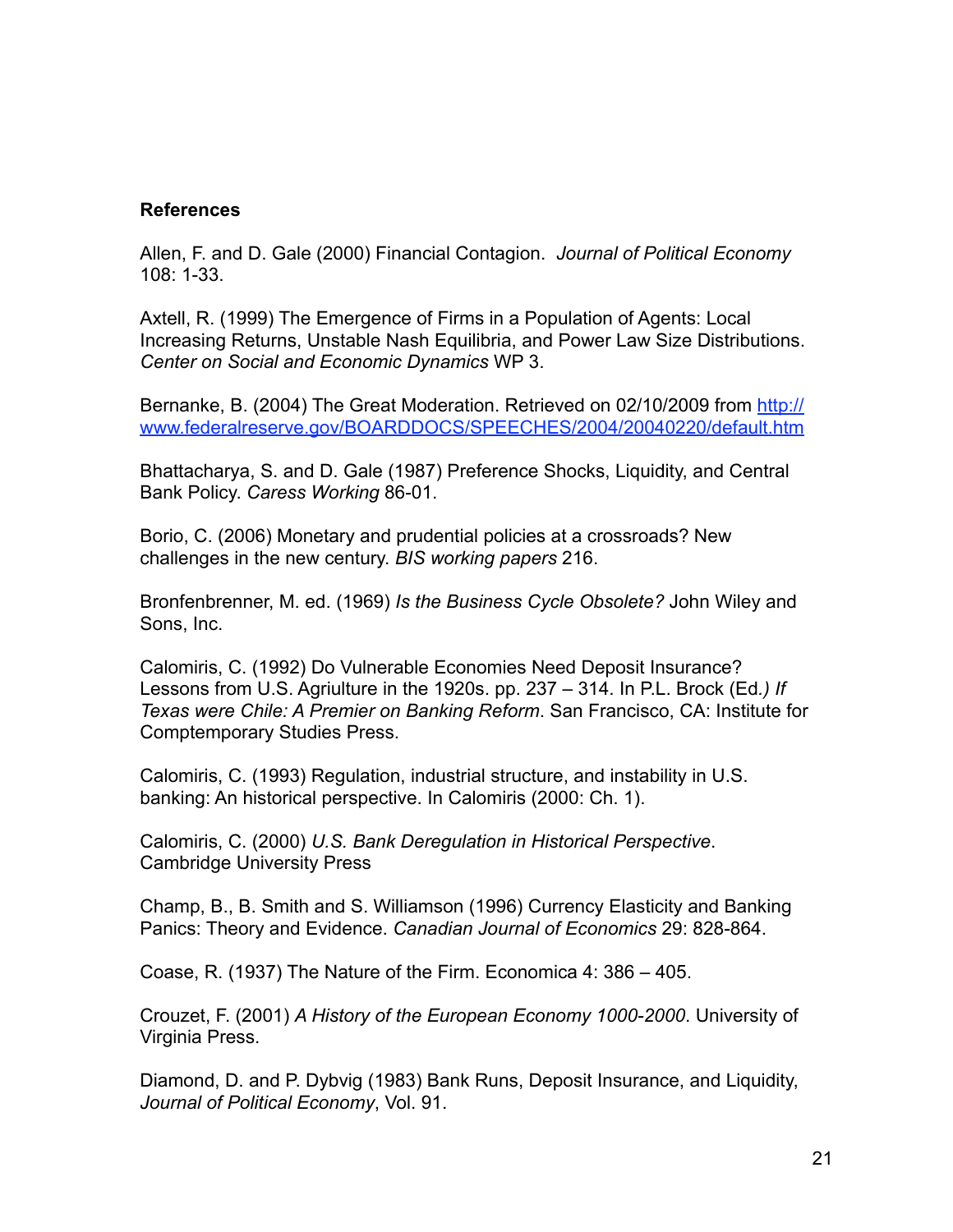Diamond, D. (1984) Financial Intermediation and Delegated Monitoring. *Review of Economic Studies,* 51: 393-414.

Diamond, D. and R. Rajan (2001) Liquidity Risk, Liquidity Creation, and Financial Fragility: A Theory of Banking. *Journal of Political Economy,* Vol. 109(2): 287- 327.

Epstein, J. and R. Axtell (1996) *Growing Artificial Societies. Social Science from the Bottom Up*. Washington D.C.: Brookings Institution Press.

Fuhrer, J.C. and S. Schuh eds. (1998) *Beyond Shocks: What Causes Business Cycles?* Federal Reserve Bank of Boston.

Gorton G. and D. Mullineaux (1987) The Joint Production of Confidence: Endogenous Regulation and 19<sup>th</sup> Century Commercial Bank Clearing-houses. *Journal of Money, Credit and Banking*, 19(4): 458-68.

Gorton, G. and A. Winton (2002) Financial Intermediation. In *Handbook of Economics and Finance*, (eds.) G. Constantinides, M. Harris and R. Stultz. Amsterdam: North Holland.

Hayek, F. (1978) *The Denationalization of Money* (2nd ed). London: Institute of Economic Affairs.

Klein, B. (1974) The Competitive Supply of Money. *Journal of Money, Credit, and Banking*, 6 (November), 423-53.

Laeven, L. and F. Valencia (2008) Systemic Banking Crises: A New Database. *IMF Working Paper 224.*

Mises. L. (1980) *The Theory of Money and Credit.* Indianapolis: Liberty Classics.

Mundell, R. (1999) A Reconsideration of the Twentieth Century. Nobel Prize Lecture.

Ramírez, C. (2003) Did Branch Banking Restrictions Increase Bank Failures? Evidence from Virginia and West Virginia in the late 1920s. *Journal of Economics and Business,* 55: 331 – 352.

Rochet, J. and J. Tirole (1996) Interbanl Lending and Systemic Risk. *Journal of Money, Credit and Banking* 6: 141-167.

Romero, P. (2009) Bank Runs, Banking Contracts and Social Networks. Doctoral dissertation chapter, George Mason University.